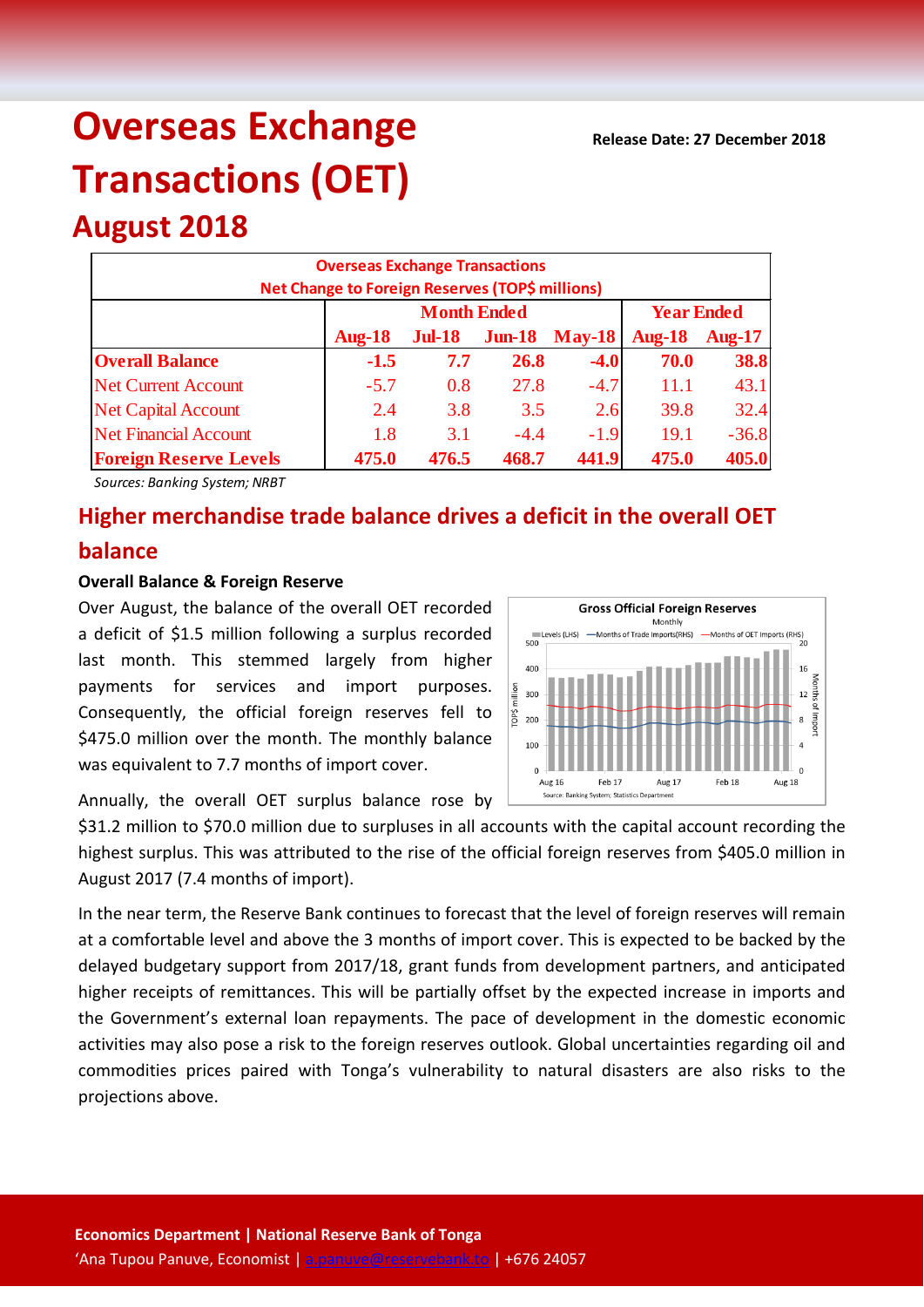#### **Current Account**

Over the month, the deficit in the current account balance resulted from higher payments for services and import purposes. The decline was largely attributed to freight service payments for both sea and air freight. Additionally, payments for oil imports contributed to the overall rise in import payments. Furthermore, private transfer payments increased resulting from higher private transfers (such as gift payments to family and friends) and workers remittances (expatriate salary payments). The current account receipts declined particularly the official transfer receipts further aligning with the deficit recorded over the month.

| <b>Current Account (TOP\$ millions)</b> |                    |               |          |          |                   |           |  |
|-----------------------------------------|--------------------|---------------|----------|----------|-------------------|-----------|--|
|                                         | <b>Month Ended</b> |               |          |          | <b>Year Ended</b> |           |  |
|                                         | <b>Aug-18</b>      | <b>Jul-18</b> | $Jun-18$ | $Mav-18$ | Aug- $18$         | Aug- $17$ |  |
| <b>Net Current Account</b>              | $-5.7$             | 0.8           | 27.8     | $-4.7$   | <b>11.1</b>       | 43.1      |  |
| Merchandise Trade                       | $-36.7$            | $-36.7$       | $-35.3$  | $-36.0$  | $-390.1$          | $-354.1$  |  |
| <b>Services</b>                         | 2.2                | 5.9           | $-2.2$   | $-3.4$   | 22.2              | 39.1      |  |
| Income                                  | 1.9                | 1.9           | $-3.4$   | 0.6      | $-1.9$            | $-20.4$   |  |
| <b>Transfers</b>                        | 27.0               | 29.7          | 68.6     | 34.0     | 381.0             | 378.4     |  |

*Sources: Banking System; NRBT*

Import payments continued to be the highest payment made, recording growth of 0.4% to \$38.1 million. Payments for oil imports increased by \$4.7 million due to a bulk payment made in August. This growth had offset the decline in payments for all other import categories, payments for other imports fell the most by \$2.0 million. Furthermore, export proceeds rose slightly by \$0.1 million and resulted mainly from an increase in the export of agricultural products.

The service account noted a surplus of \$2.2 million in August 2018, lower than the surplus recorded last month. Despite the increase in service payments particularly air freight, sea freight, business travel, and school fee payments, it was outweighed by the service receipts, the majority of these receipts stemmed from travel purposes.

Although the income balance continued to record a surplus, both income receipts and income payments remained unchanged compared to the previous month.

In year ended terms, the surplus in the current account was lower by \$32.0 million to \$11.1 million. More specifically, the deficits in the merchandise trade and income accounts had partially offset the surpluses recorded for the services and private transfer accounts. As such, the higher payments for imported wholesale & retail goods, oil, and motor vehicles drove the higher merchandise trade deficit. This coincided with a rise in container registrations recording an increase of 812 containers indicating growth in the trade sector. Additionally, this was supported by the decline in proceeds from all sectors of export except other marine exports which recorded an increase. However, the private transfer receipts rose the most over the year recording an increase of \$18.2 million whilst official transfer receipts remained stable. This resulted from continuous rises in remittances driving the increase in transfer receipts and further indicative of the consistent support of Tongan families abroad.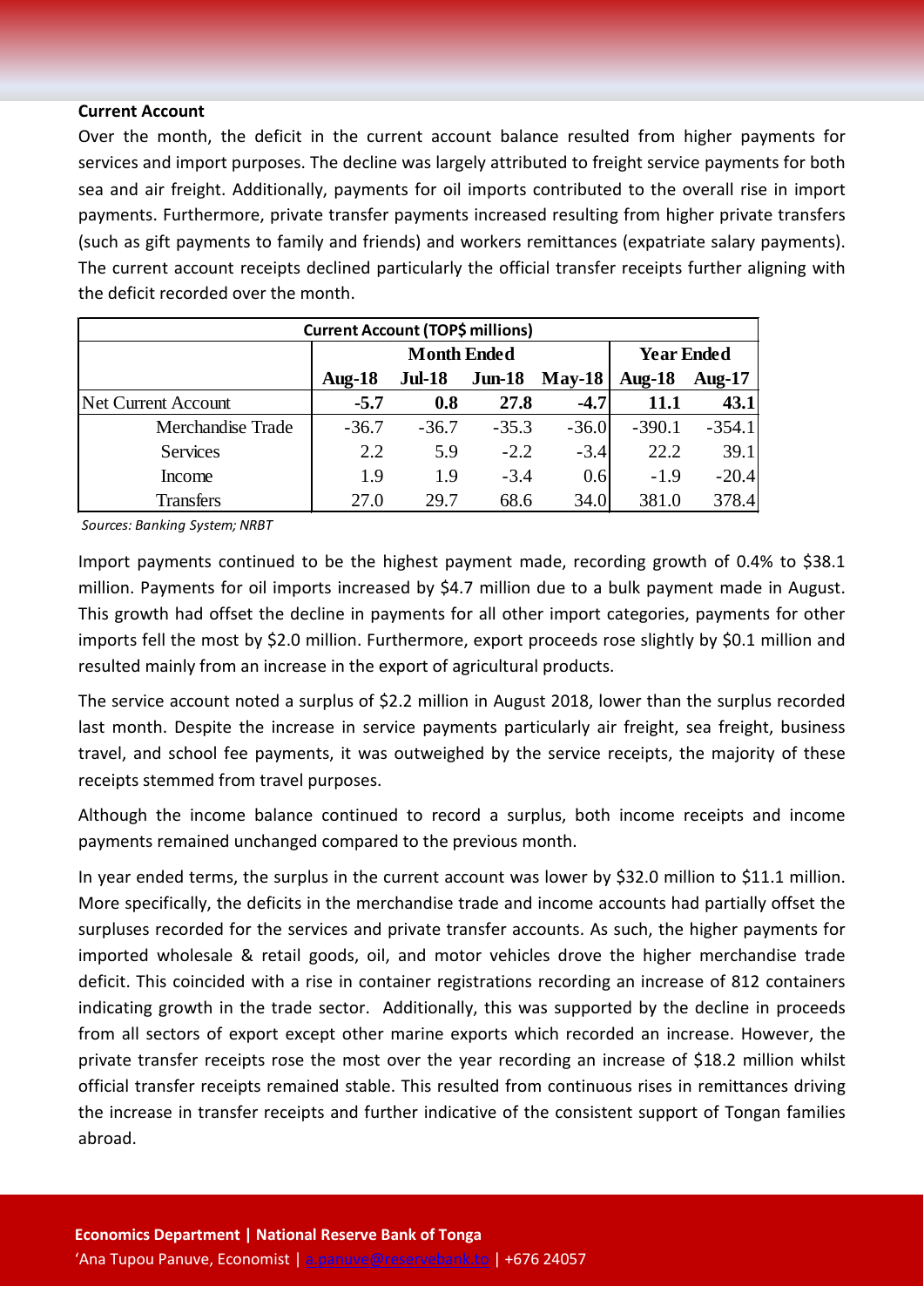#### **Capital Account**

| Capital Account (TOP\$ millions) |                    |               |           |          |                   |               |
|----------------------------------|--------------------|---------------|-----------|----------|-------------------|---------------|
|                                  | <b>Month Ended</b> |               |           |          | <b>Year Ended</b> |               |
|                                  | Aug- $18$          | <b>Jul-18</b> | $J$ un-18 | $Mav-18$ | Aug- $18$         | <b>Aug-17</b> |
| Net Capital Account              | 2.4                | 3.8           | 3.5       | 2.6      | 39.8              | 32.4          |
| Official                         | 1.1                | 2.9           | 2.4       | 1.3      | 17.3              | 11.6          |
| Private                          | 1.2                | 0.9           | 1.0       | 1.3      | 22.5              | 20.9          |

*Sources: Banking System; NRBT*

The surplus in the capital account fell by \$1.5 million over the month. This was driven solely by the \$1.8 million decline in the surplus of the official capital account offsetting the \$0.3 million increase in the surplus from the private capital account. Both official capital and private capital transfer accounts recorded no payments during the month.

Annually, the capital account continued to maintain its position of holding the highest surplus in the overall OET balance. The capital account surplus increased by \$7.3 million to \$39.8 million. The fund receipts by both Government and the private sector for investment projects and capital expenditures (for construction purposes) rose over the year. As such, the official capital transfer receipts rose by \$6.5 million whilst the private capital transfer receipts rose by \$2.0 million. This outweighed the rise in official capital and private capital payments. The construction projects include the Tonga Transport Sector Consolidation road maintenance projects, the renovation works at Fua'amotu Airport under the Pacific Aviation Investment Program and individuals and private companies' renovation works after Tropical Cyclone Gita.

#### **Financial Account**

| <b>Financial Account (TOP\$ millions)</b> |                    |               |          |               |                   |           |  |
|-------------------------------------------|--------------------|---------------|----------|---------------|-------------------|-----------|--|
|                                           | <b>Month Ended</b> |               |          |               | <b>Year Ended</b> |           |  |
|                                           | Aug- $18$          | <b>Jul-18</b> | $Jun-18$ | <b>May-18</b> | Aug- $18$         | Aug- $17$ |  |
| <b>Net Financial Account</b>              | 1.8                | 3.1           | $-4.4$   | $-1.9$        | 19.1              | $-36.8$   |  |
| Direct Investment                         | $-0.7$             | $-0.1$        | 0.2      | 0.4           | $-8.5$            | $-4.0$    |  |
| Portfolio Investment                      | 0.0                | 0.3           | 0.0      | 0.0           | 0.3               | 0.0       |  |
| Other Investment                          | 2.5                | 3.0           | $-4.6$   | $-2.2'$       | 27 3              | $-32.7$   |  |

*Sources: Banking System; NRBT*

The surplus in the financial account over the month was lower compared to the previous month as a result of a drop in the transfers by foreign commercial banks to their accounts in Tonga for payments to customers. Over the year, the financial account again recorded a surplus, and this was owing largely to other investments specifically, interbank receipts.